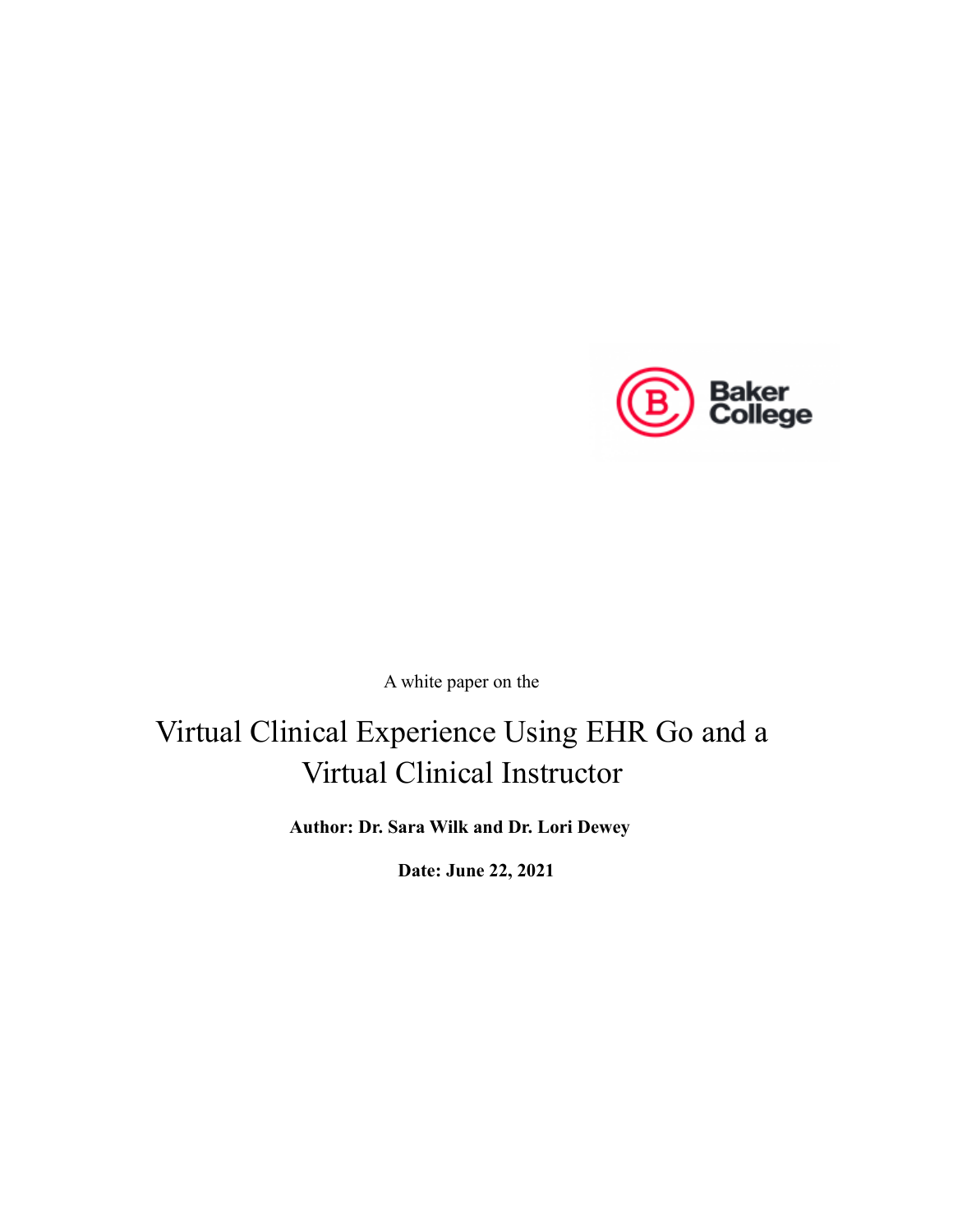| Introduction                | $\overline{2}$ |
|-----------------------------|----------------|
| Problem                     | $\overline{2}$ |
| Solution                    | 3              |
| Virtual Clinical Instructor | $\overline{3}$ |
| <b>EHR Go Product</b>       | $\overline{4}$ |
| Virtual Clinical            | 5              |
| Results                     | 6              |
| Limitations                 | 8              |
| Recommendations             | 9              |
| Conclusion                  | 10             |
| References                  | 11             |
| Appendices                  | 12             |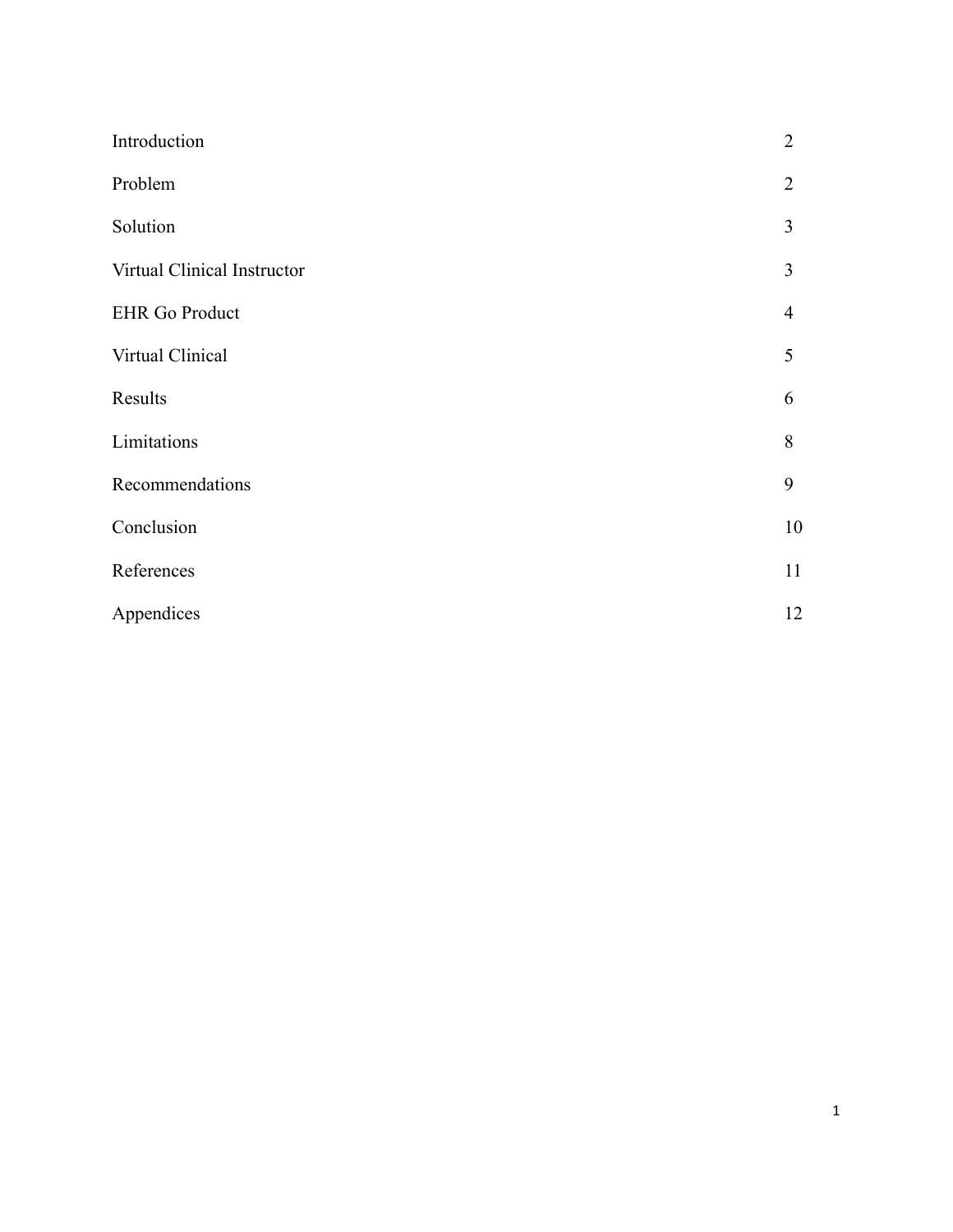## Introduction

In 2020, with the Covid-19 pandemic, nursing education was required to make a radical shift when faced with the inability to provide clinical experiences at healthcare facilities or in a simulation lab to nursing students. Quickly, to avoid additional nursing shortages, boards of nursing lifted existing simulation limitations. This allowed nursing schools to transition students to virtual simulation experiences to fulfill clinical education hour requirements. The 2020/2021 academic year resulted in many healthcare facilities reopening for nursing clinical experiences. However, many students were prevented from in person clinical experiences because they were required to quarantine due to Covid-19 exposure, tested positive for Covid-19, or had other illnesses.

In previous semesters, simulations were conducted in simulation labs to replace missed clinical hours. These were completed throughout the semester. Although this is a highly effective way to replace clinical hours, it is not without significant challenges. A few identified include:.

- 1. Time and labor intensive for faculty.
- 2. Costly due to compensation for simulation technicians and trained facilitators.
- 3. Scheduling issues due to limited access to simulation labs already in use for routine simulations and laboratory experiences.

4. Inability for quarantined students to participate in a simulation lab setting. Due to these challenges and the increased volume of missed clinical hours in the fall of 2020, numbering approximately 300 missed clinical days, it became apparent that continuing in-person simulation was not feasible.

The following paper discusses an innovative method used by Baker College School of Nursing during the spring semester of 2021 to address BSN students' missed clinical hours. The method incorporated the use of paid virtual clinical instructors and the EHR Go product.

## Problem

Baker College School of Nursing is a private non-profit college composed of five campuses that offer a pre-licensure BSN program. The total number of BSN students requiring clinical experiences during the 2020/2021 academic year was 743 during the fall 2020 semester and 714 during the spring semester 2021. Additionally, several students had multiple clinical rotations requiring placement at two different clinical facilities during the same semester.

The nursing program uses multiple facilities across the state and competes with a number of other higher education institutions for clinical unit placements. Clinical placements frequently do not allow for additional clinical hours on the unit to make-up for missed hours. Adjunct clinical instructors are contracted for a clinical rotation and the contract does not include payment for any additional clinical instruction hours when students are ill and miss clinical experiences. Making up these missed clinical hours historically has been the responsibility of full time faculty.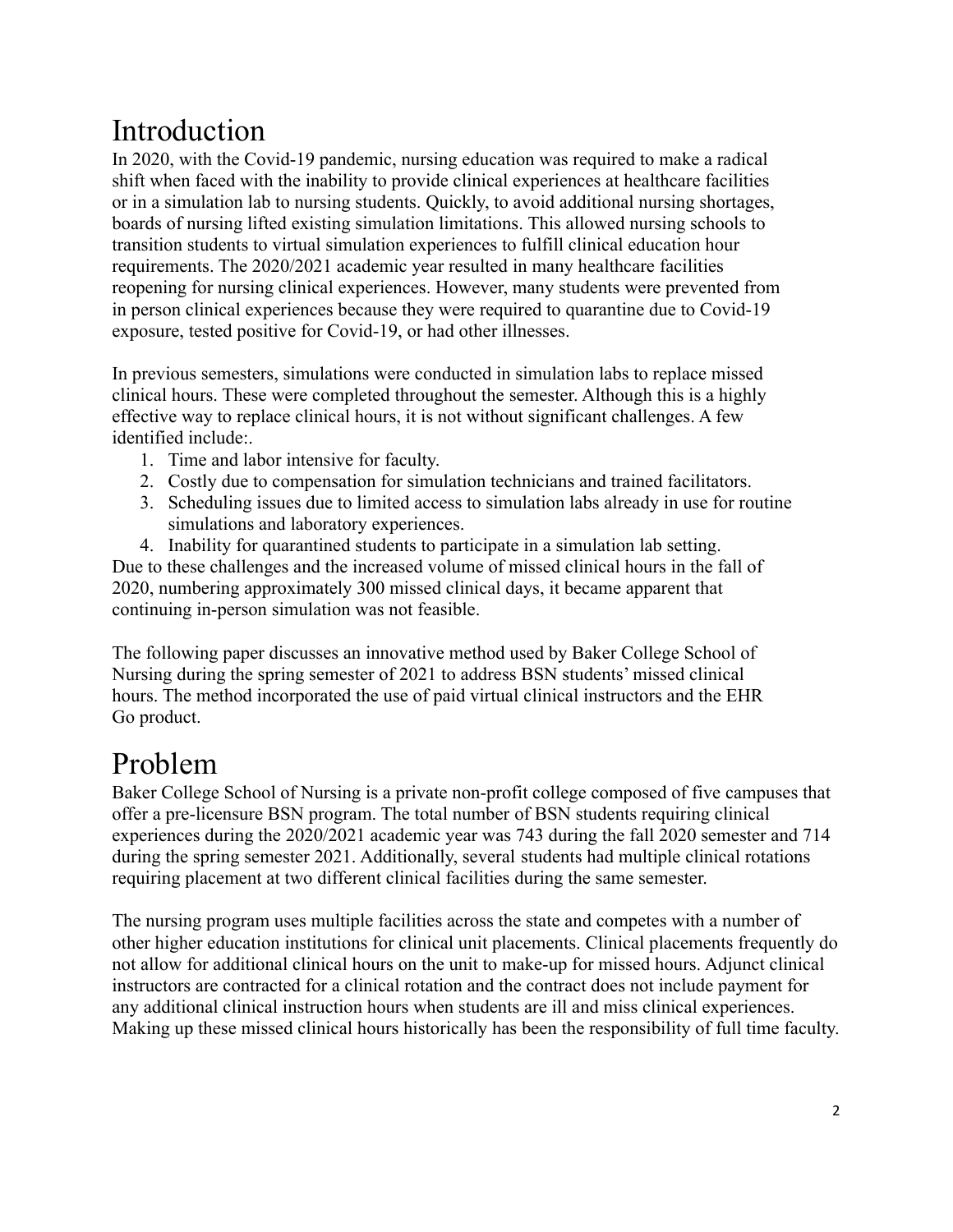In the fall 2020, multiple students were unable to complete clinical hours and required an alternative method to make-up missed hours. The increase in clinical absences brought forward several problems;

- 1. Lack of consistency on how clinical absences were made up at a campus.
- 2. Lack of consistency on how clinical absences were made up across all campuses.
- 3. Lack of training on how to conduct a virtual or in-person clinical make-up.
- 4. The additional time commitment for full time faculty to facilitate make-up clinical.

All these issues resulted in full time faculty facilitating virtual or in person simulation to make-up clinical hours for students. However, lack of training, limited access to developed simulations, and increased time expectations resulted in faculty anxiety, stress, and verbalized concerns. It quickly became apparent that this model was problematic. The additional workload resulted in significant overload and negatively impacted morale. The continuation of the Covid-19 pandemic made it apparent to the School of Nursing administration that something needed to change for the spring 2021 semester. It was imperative that students receive consistent, quality make-up clinical education when they were unable to attend in person clinical at a healthcare facility.

### Solution

The decision was made by the School of Nursing, with Baker College Administration support, to create a standardized virtual clinical experience for students who missed clinical assignments due to the pandemic. Every student who missed a clinical experience that could not be completed at the clinical site, would be required to make-up missed clinical hours in a consistent structured program. This program was developed by the School of Nursing simulation coordinator who is a Certified Healthcare Simulation Educator. The program consisted of trained nursing adjuncts who would serve as virtual clinical instructors to guide students in the learning experience. The use of the EHR Go product, Google Docs, and Zoom provided the consistent resources needed to create an optimal learning experience. All healthcare students within the college have access to these resources without added expense.

### Virtual Clinical Instructor

Virtual clinical instructors were recommended by each campus' Director of Nursing. Each instructor was MSN prepared and an experienced clinical instructor. Nine clinical instructors were recommended across the five campuses. The decision was made to train each virtual clinical instructor based on their clinical expertise and availability to cover clinical courses. Three adjunct clinical instructors were found to have extensive practice experience in a variety of specialties. Additionally, they had minimal or no teaching obligations during the spring 2020 semester. This allowed them the flexibility and time to facilitate the majority of virtual clinical hours for the semester. Virtual clinical instructors were paid for the three hours of training necessary to conduct virtual clinical experiences. Compensation during the semester was provided at 50% of the number of clinical hours a student was required to make-up. For instance, if a student missed eight hours of clinical, the virtual clinical instructor would be compensated four hours.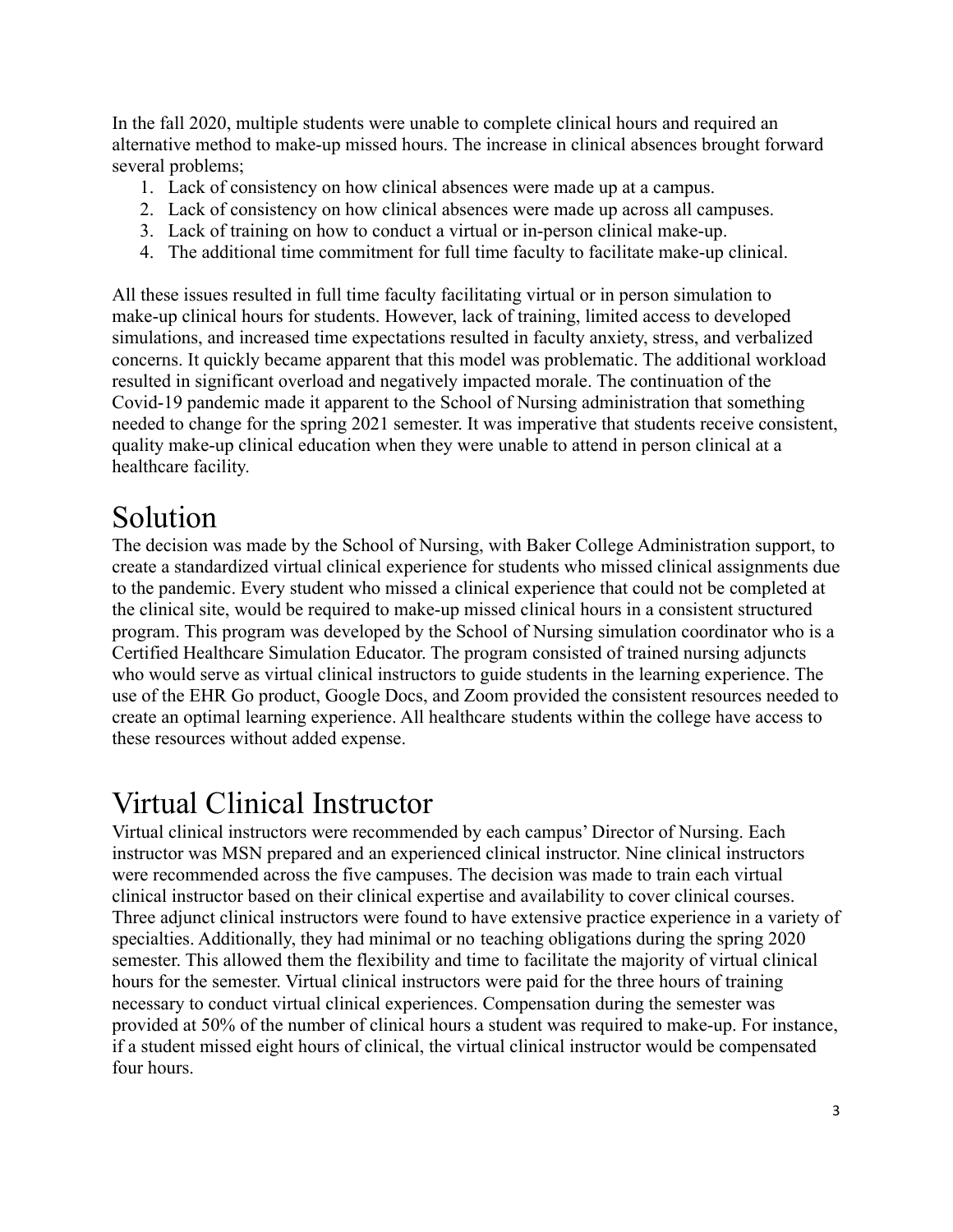## EHR Go

The School of Nursing simulation coordinator began using EHR Go for clinical make-up during the fall 2018 semester. The campus found that using this product was an effective way to keep the students engaged. The simulation coordinator shared her experiences with the product and encouraged the integration of EHR Go into labs, didactic courses, and high fidelity simulations in addition to its use in clinical make-up hours. These previous experiences resulted in the decision to use EHR Go for the spring 2021 semester virtual clinical make-up.

EHR Go is an on-line electronic health record program with 657 health records, 428 assessment scenarios, and 2774 available learning resources. This resource is purchased annually for all healthcare programs' offered by Baker College and there is no additional cost to the students for use. The program consists of "realistic, customizable patient cases and activities''. These patient scenarios are designed to be interactive and "to bring clinical experiences'' into the classroom, laboratory setting, and simulation. It is an effective tool to develop charting competency (ehrgo.com, 2021). Because of the variety and multitude of cases, this allows users the ability to select cases that align with course objectives. Faculty can then facilitate learning that supports the objectives of the course.

EHR Go's ease of use makes it a product that is well received by faculty and students. Because the college pays for EHR Go, faculty can create a login and password using their college access. Additionally, faculty with no experience using EHR Go can be invited by other faculty who are using the product without the use of a product representative. Students either have already created an account from previous use or can easily be sent enrollment instructions that include the college's access code (pin). These functions eliminate access barriers and contribute to the ease of use. One virtual instructor reported, "even novice users can pick up the program".

Using EHR Go, virtual clinical assignments were created that mimic patient encounters students have in a clinical facility. From the EHR Go patient encounters, students created concept maps, patient profiles, medication cards, learned about diagnostic procedures and lab values, and completed numerous virtual patient assessments. The students charted patient assessments, medication administration, hourly rounding, and focus nursing notes. This and more was done throughout the virtual clinical day and the virtual clinical instructor has access to view what the student completed within the EHR Go patient chart.One virtual clinical instructor shared "The EHR Go sessions that I could create between myself and a student were very helpful to create a real-life experience."

The support provided to faculty and students byEHR Go staff must be acknowledged. One virtual clinical instructor reported "The EHR Go help team went above & beyond to help students feel heard and understood even when the connection or user was the problem! I heard a few of these interactions via Zoom." It is the authors' opinion that EHR Go is one of the simplest, intuitive, electronic resources that supports learning in a variety of settings. The product was key to creating an innovative virtual clinical experience for students.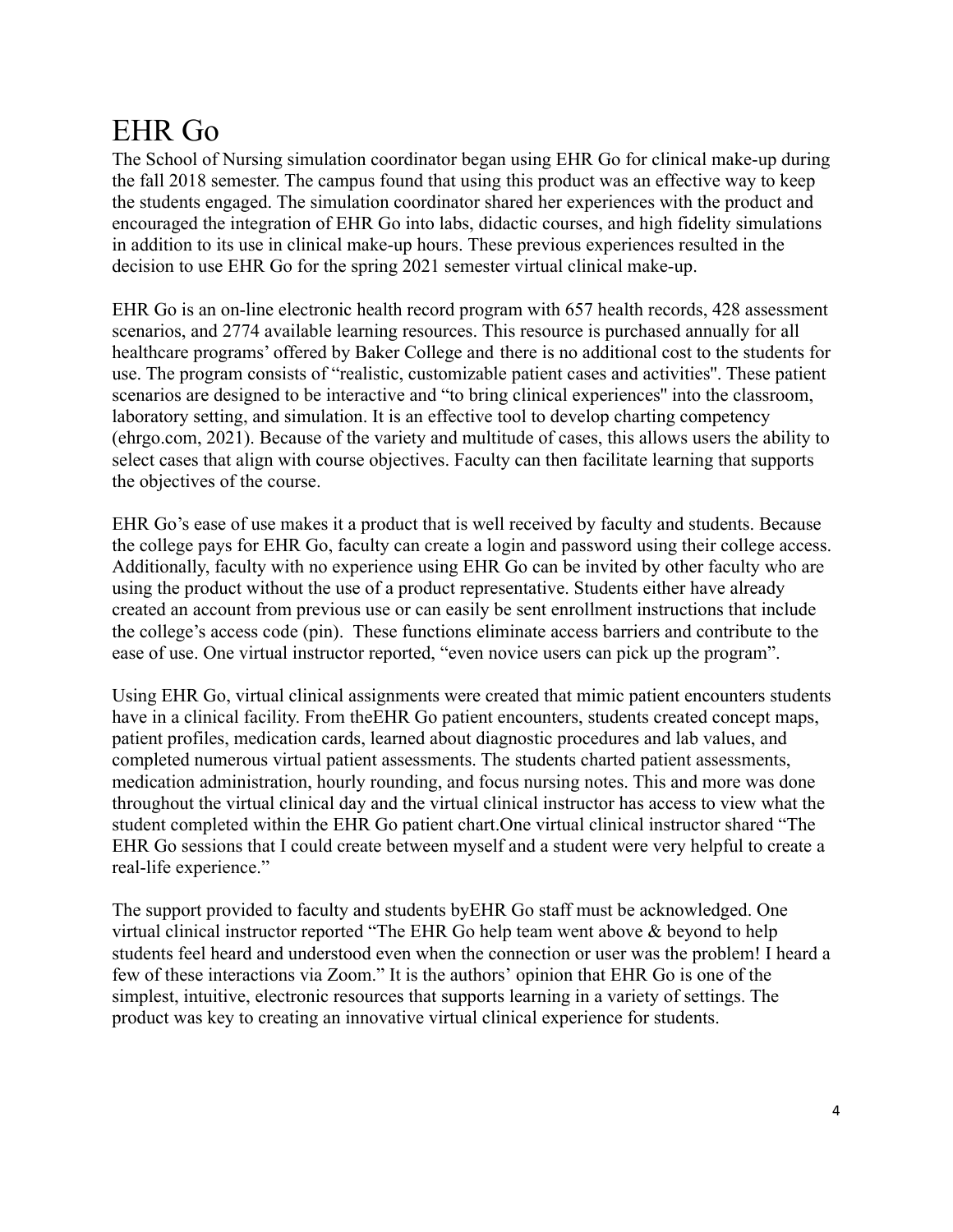# Virtual Clinical

Oversight of the virtual clinical make-up program was completed by the simulation coordinator for the School of Nursing. Virtual clinical instructors received three hours of training via Zoom. The focus was on the virtual clinical make-up procedure and how to conduct a virtual clinical day. Resource training consisted of how to use EHR Go, Google Docs, Zoom and the International Nursing Association for Clinical Simulation and Learning (INACSL) Standards of Best Practice - Debriefing. Prior to meeting with the virtual clinical instructors, a Google Spreadsheet was created and shared with the School of Nursing clinical coordinators, program directors, and virtual clinical instructors. This spreadsheet was used to track student absences, assign students virtual clinical instructors, and provided links to Google documents that contained assignment requirements including links to the assigned EHR Go patient(s).

When a student missed clinical, a virtual clinical instructor was assigned to contact the student and set up a mutually agreed upon date and time to complete the missed clinical hours. The program coordinator created EHR Go assignments and associated paperwork that was tailored to meet the missed clinical course student learning outcomes. Throughout the process the virtual clinical instructor kept the program coordinator informed on the progress of the student. Once the missed clinical hours and all paperwork was reviewed, the student's campus and program coordinator were notified.

#### **Typical Virtual Clinical Day:**

- 1. 6:30 a.m.
	- a. The student and virtual clinical instructor meet via Zoom
	- b. Virtual clinical instructor shares assignment documents with the student.
	- c. A 30 minute pre-brief is conducted where the assignment document is explained, paperwork expectations are discussed, questions are answered, and the virtual clinical instructor ensures the student can access the assigned EHR Go patient(s).
- 2. 7:00 a.m.
	- a. The student receives a report from the virtual clinical instructor on the assigned patient(s) using the SBAR format
- 3.  $7.10 a m$ 
	- a. The student works independently on the EHR Go patient(s) assignment
	- b. The virtual clinical instructor monitors the student's progress hourly and provides new information and/or feedback as appropriate
- 4. 11:00 a.m.
	- a. The student provides a SBAR handoff to the virtual clinical instructor prior to breaking for lunch.
- 5. 11:30 a.m.
	- a. The student returns from lunch and receives a SBAR handoff from the virtual clinical instructor.
	- b. Updated patient information is given that requires the student to call a provider, do further investigation, and/or document in the EHR Go patient chart.
- 6. 11:45 a.m.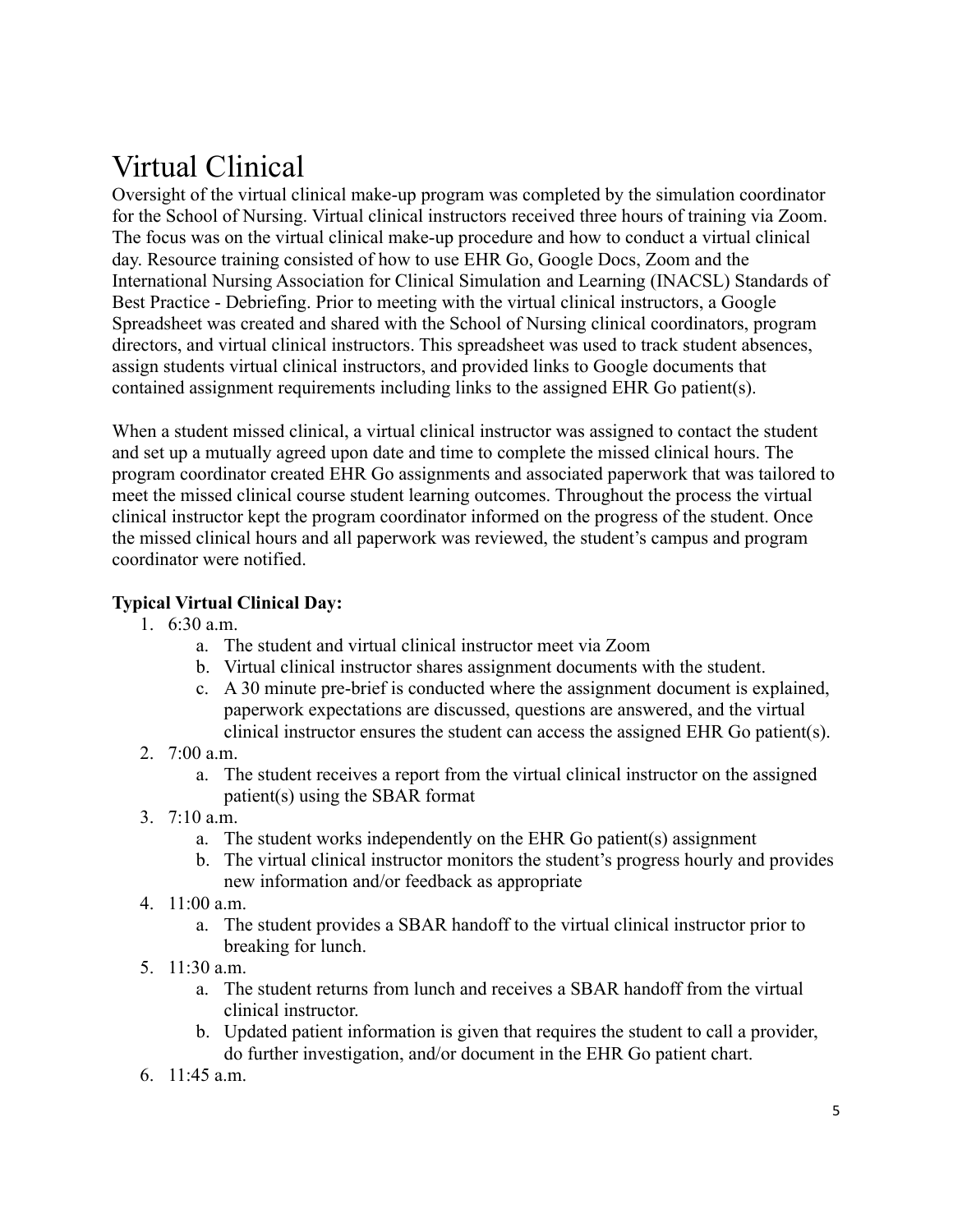- a. The student resumes working independently to finish the assignment
- b. Hourly rounding continues until designated time for debriefing
- 7. Debriefing (approximately 1 hour long)
	- a. Discussion of patient assignment(s), prioritization of care, how patient problems were addressed,etc.
	- b. If the virtual clinical instructor was working with multiple students during the time frame, debriefing was held with all students simultaneously which allowed for collaborative learning.
- 8. All assigned paperwork is due to the virtual clinical instructor at 8a.m. the following day.
	- a. Fast turnaround time keeps the student motivated to complete the work during the virtual clinical day and allows adequate time for grading and feedback from the virtual clinical instructor.

Ten additional clinical instructors were provided virtual clinical training as entire clinical groups were quarantined, the clinical site suddenly closed to nursing students, or a clinical instructor had an unexpected conflict. These instructors conducted a total of 11 virtual clinical days using EHR Go with the same make-up format. The training was modified to two hours and consisted of how to complete the virtual clinical day. No additional compensation was provided because this was considered an alternative way of fulfilling their teaching commitment.

### Results

From the Google Spreadsheet, the following data was tabulated:

| TOTAL MISSED CLINICAL DAYS DUE TO NON ILLNESS                          | 31     |
|------------------------------------------------------------------------|--------|
| TOTAL MISSED CLINICAL DAYS DUE TO ILLNESS                              | 124    |
| TOTAL MISSED CLINICAL DAYS MADE UP USING A VIRTUAL  CLINICAL INST      | 155    |
| <b> TOTAL OF STUDENTS WHO USED A VIRTUAL CLINICAL INST</b>             | 109    |
| TOTAL NUMBER OF CLINICAL HOURS COMPLETED WITH A VIRTUAL  CLINICAL INST | 1334.5 |

Clinical courses chosen for virtual instruction using EHR Go included Fundamentals of Nursing, Medical Surgical Nursing I, II, and III, Mental Health Nursing, Pediatric Nursing, Maternal Child Nursing and Synthesis. Synthesis is the program's capstone course that uses a preceptor model.

Four of the 109 students were required to use the virtual make-up for two different clinical courses. These students accounted for eight make-up days. Of the eight make-up days three were non illness related.

To gather feedback from the participants, upon completion of the virtual clinical day, students were asked to answer a seven-question survey that allowed them to provide any additional feedback. Students were informed the survey was anonymous and were asked to answer all questions truthfully because their feedback would help guide the future of how missed clinical hours would be completed when in person clinical make-up is not an option.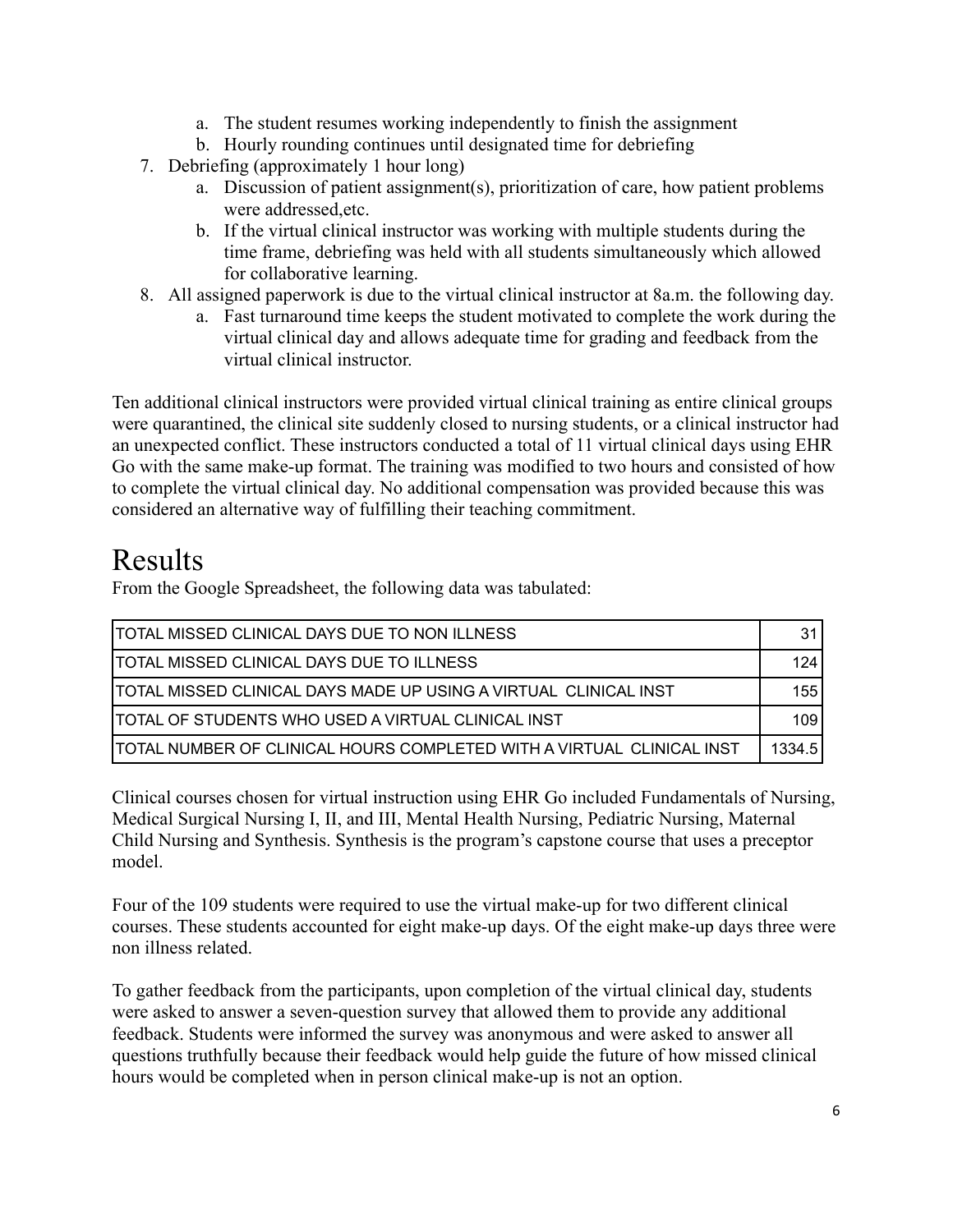Survey results indicated that the respondents' interactions with the virtual clinical instructors were overwhelmingly positive (Appendix A). Respondents did not provide any negative comments on the survey regarding the virtual clinical instructors. Provided below is a sample of the statements from the respondents.

- "The make-up instructor ... was amazing and very helpful."
- " She was so helpful and made it fun and I learned how to improve my care plans."
- "She thoroughly educated me on what I had to do, I really think she was so amazing and professional."
- "My clinical instructor was very helpful and made my experience fun but yet still educational. She was easy to talk to and get a hold of if I had questions and she was very helpful in every aspect."
- "My clinical instructor was professional and knowledgeable."

The survey results indicated 82% of respondents recommended this method, if in person clinical make-up is not possible (Appendix B). The results for continued use of the EHR Go product was lower (Appendix C); 52.7% indicated they recommended and 29.1% were neutral when asked if the virtual clinical make-up should continue to use EHR Go. However, results indicated 83.8% either recommended or were neutral on the continued use of EHR Go. Additionally, the respondents were asked to rate EHR Go's ease of use on a Likert scale (Appendix D). On the scale 1 indicated "easy" and 5 "very difficult. The average score was 2.4 with 80% of the responses being a 3 or lower. In fact, only 1 repondent rated the product a 5, very difficult.

It is recognized that in the eyes of students a virtual clinical experience does not equate to the learning that occurs at clinical sites. With this in mind, it was important to determine if the participants recognized that learning occurred while completing virtual clinical. Survey respondents were asked to rate their learning experience on a Likert scale with a 1 indicating they learned "Nothing" and a 5 they learned "A Lot" (Appendix E). The average score was 3.58 with 81.81% scoring learning at a 3 or higher.

Using a Likert scale, 1 meaning "Not Enough" and 5 "Too Much", participants were able to score the amount of work required to complete the virtual clinical make-up. 100% of the respondents rated the amount of work a 3 or higher (Appendix F). Most of the narrative comments were about the amount of time and work required to complete the virtual clinical. The following is a sample of student comments:

- Fundamental Student: "The workload was overwhelming for one day of clinical."
- Medical/Surgical I Student: "I understand that a learning experience needs to be made up for missing clinical and I truly feel like I got that within the 7 hours I was on EHR Go. I felt engaged. The rest of the homework (concept map, drug cards, SBAR, patient profile) took time out of valuable studying time."
- Pediatric Student: "The paperwork load is so much, it's very hard to get it all done by 8am the next day."
- Maternal Child Student: "The paper load was way too much."
- Medical/Surgical III Student: "While I did finish and pass the assignment I thought that it was extremely time consuming and stressful."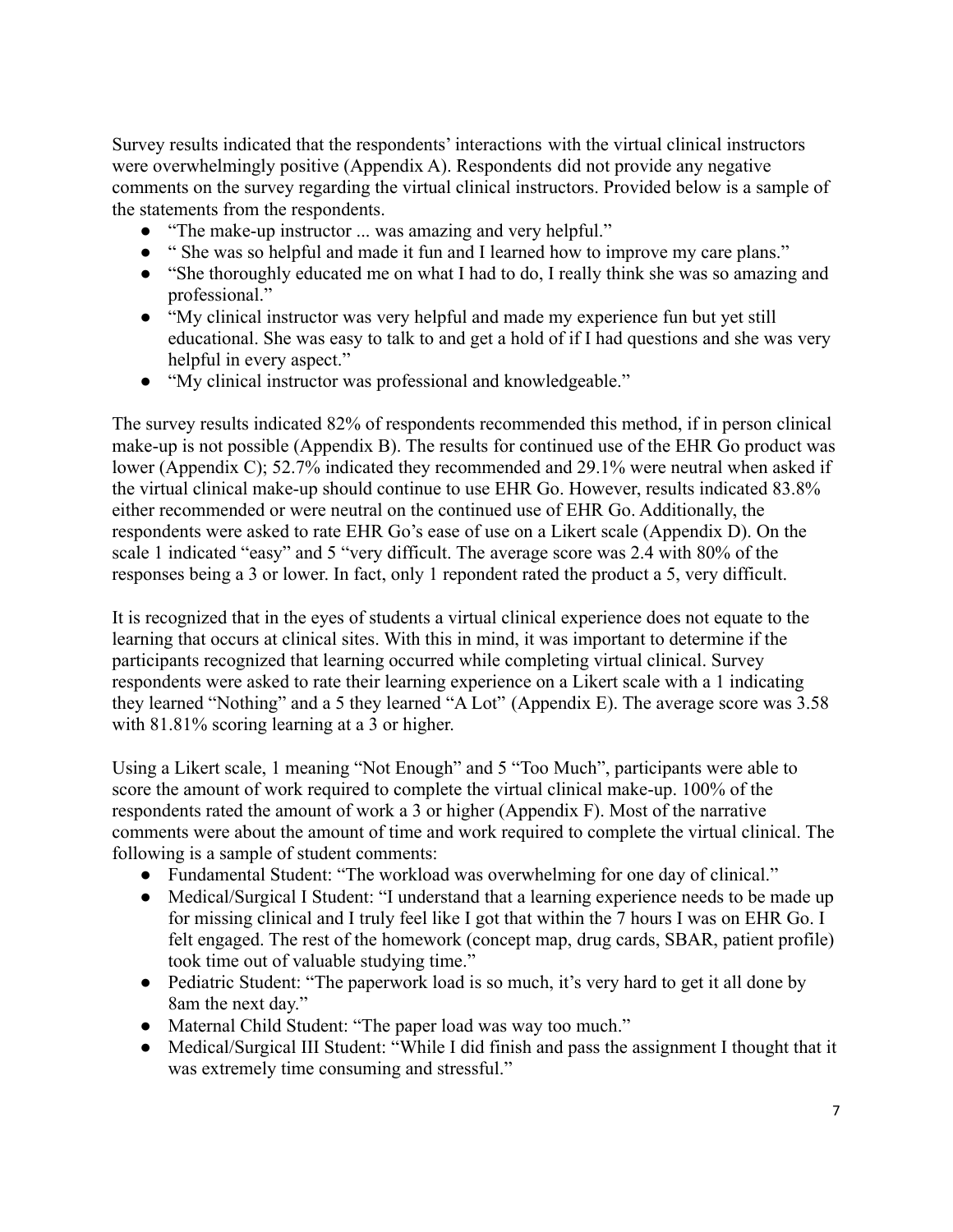Given the opportunity to provide feedback resulted in 47.2% of the survey respondents sharing valuable insights into their virtual clinical experience. Here is a small sample of additional respondents' comments.

- "I think the virtual clinical was very informative and not just busy work to take up time which I appreciated. It allowed me to create the bigger picture of the patient in my head and see the connection."
- "I would have had more hands-on experience to complete an extra clinical day at the site, but due to the pandemic it is understandable other measures needed to be taken. The online version can be beneficial to some students. Unless it is an extreme situation, I will not miss clinical rotation."
- "This method was much more interactive and made it easier to learn than last semester's clinical make-up method."
- "Having this program made having my clinical possible. I know it is not real but it still gave me the opportunity to practice nursing and use critical thinking as to what I would do in a real scenario."

## Limitations

Although four virtual clinical instructors were contracted for the program, one instructor worked with only two students. This instructor's expertise was maternal child nursing. She was chosen for her expertise but was already contracted for three clinical rotations of maternal child nursing. It quickly became apparent that the additional virtual instructing workload was not doable and withdrew from the role. Several students were assigned to this virtual instructor and were then reassigned. This resulted in three virtual clinical instructors completing 98.7% of the student encounters.

Non-illness reasons for missed clinical hours were not collected. The current School of Nursing policy allowed students to miss and make-up 20% of a clinical rotation. This policy was eased secondary to the pandemic and the need for students to quarantine. The policy did not require students to provide a reason for the absence. This can account for some of the non-illness missed clinical days.

Synthesis students were not expected to use this program but four students completed seven virtual clinical days due to illness. Under normal circumstances, the student would collaborate with the preceptor and schedule an alternative clinical day. Synthesis students routinely work 12 hour shifts that when made up with a virtual clinical instructor is costly.

Out of necessity, time was not taken to seek IRB approval for the project and data collection. However, steps were taken to safeguard the survey respondents' privacy. No email addresses or demographics were collected. Additionally, no data were reviewed or analyzed prior to the end of the semester when students' grades were submitted.

The School of Nursing recognizes and appreciates the additional cost for payment of virtual clinical instructors. The cost for virtual instructor training and compensation for student instruction was approximately \$24,000. This additional cost cannot be overlooked. For continued financial support for the program it is anticipated program modifications will need to occur..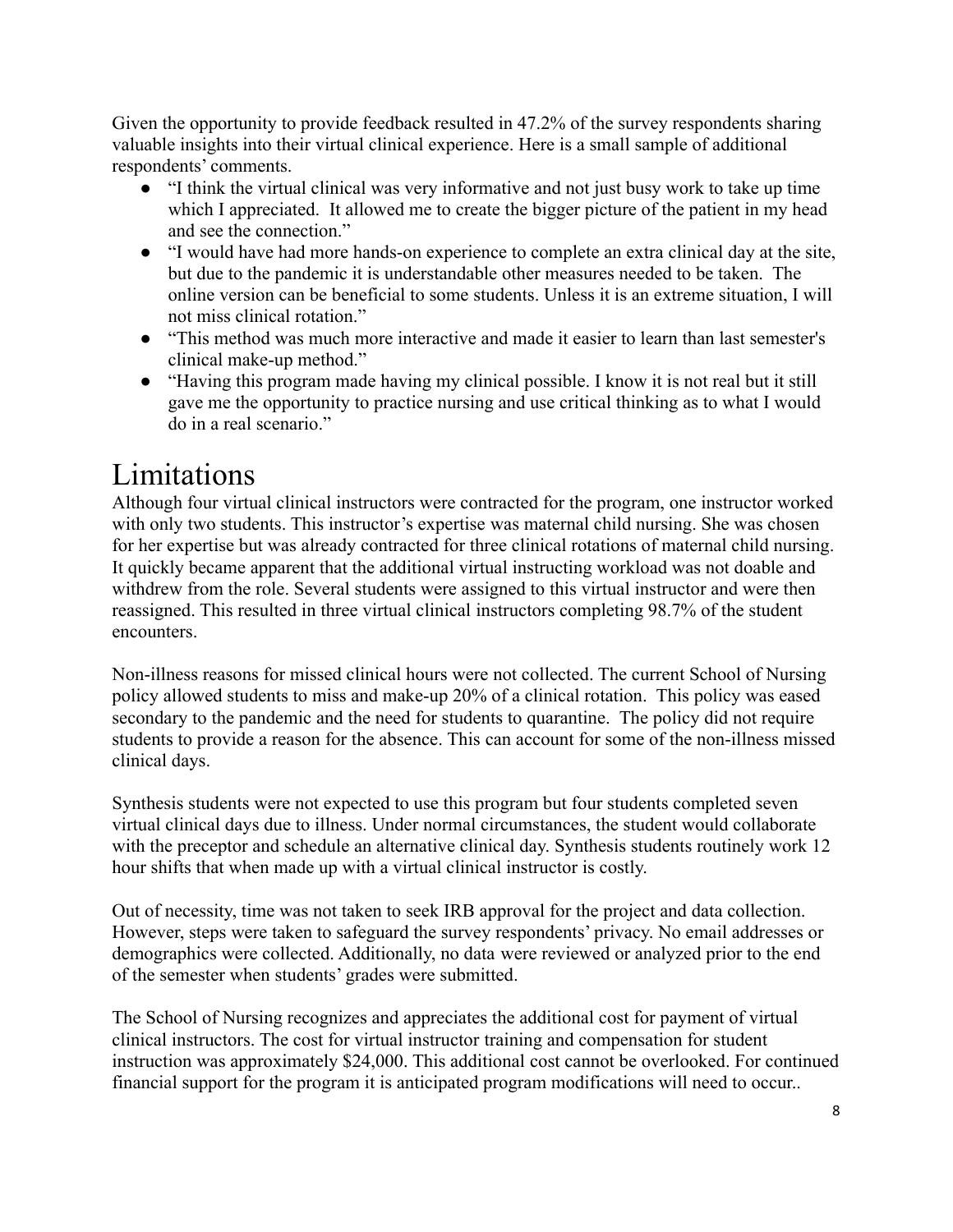## Recommendations

Completing missed clinical experiences using a virtual clinical instructor and the EHR Go product was a success. It is recommended that the program be continued for the next academic year. The use of virtual clinical instructors who have clinical expertise was significant in the success of the program. Additionally, the ease of use, accessibility, and comprehensiveness of the EHR Go product allows students to complete the clinical coursework with minimal frustrations. In looking at the program as a whole, there are some changes that will need to occur. Here are a few of our recommendations:

- 1. With the high number of student clinical absences, including non-illness absences, the School of Nursing recognizes the need for additional limits and consequences for clinical absences. The School of Nursing's student handbook was modified to reflect this. Moving forward, with this modification, a non-illness absence should occur less frequently.
- 2. Virtual clinical instructors require a graduate degree, significant nursing experience, experience in clinical instruction, and training in the program including debriefing. Virtual instructors require a credit load of three or less credits in order to have adequate time to commit to the program. This is especially true with a limit of 25 hrs of work per week.
- 3. Based on numerous student comments, the amount of course work in a virtual clinical day may need to be adjusted.
- 4. Obtain IRB approval for a formal study of the program to determine if a virtual clinical experience using EHR Go and a virtual clinical instructor increases learning and or impacts retention.

Because of the significant cost of the program, the authors propose some minor cost effective adjustments to the program. Instead of the virtual clinical instructor working with 1 student at a time, a virtual clinical instructor would be assigned groups of 4-8 students who would gather virtually together to complete the virtual clinical experience. This would require coordination of dates and times between the multiple campuses. It would be difficult but is essential to ensure that no student would miss a didactic or another clinical course. Virtual clinical instructors compensation would be at 100% of virtual clinical hours instructed. For example, six students from multiple campuses miss eight hours of pediatric clinical. The virtual clinical instructor schedules and facilitates an eight hour clinical day for all six students together. Compensation would be for the eight hours. This would ultimately be a cost savings. Another benefit of this modification is the ability to have multiple participants in the virtual debriefing at the end of the day. The interaction between the students and the virtual clinical instructor would enhance learning. "The evidence is clear that essential learning occurs in the debriefing phase of the simulation-based experience" (INACL 2016, p S21).

## Conclusion

Faculty, both didactic and clinical, appreciated having an alternative for student missed clinical hours. Creating a virtual clinical experience using EHR Go and a virtual clinical instructor allowed students to make-up missed clinical hours. It provided a consistent learning experience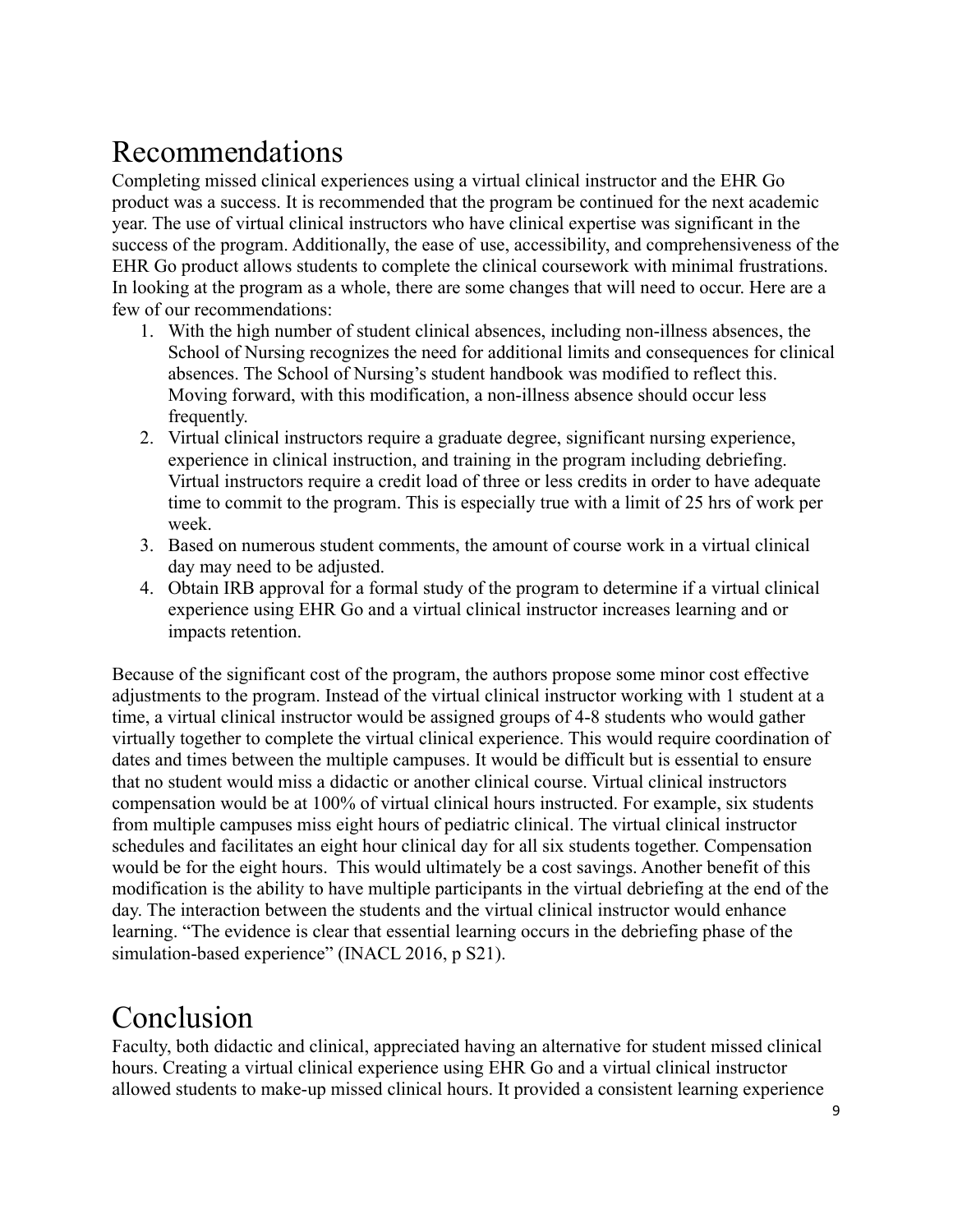that assured learning occurred and course student learning outcomes were met, without additional student costs. With a few modifications and the availability of Covid-19 vaccination, the School of Nursing anticipates a decrease in clinical absences. However, students will continue to experience illnesses and major life events that result in missed clinical experiences. It is essential to continue a standardized method for the make-up of missed clinical hours. It is the authors' recommendation that moving forward missed clinical hours be made-up using the virtual clinical instructor and the EHR Go product.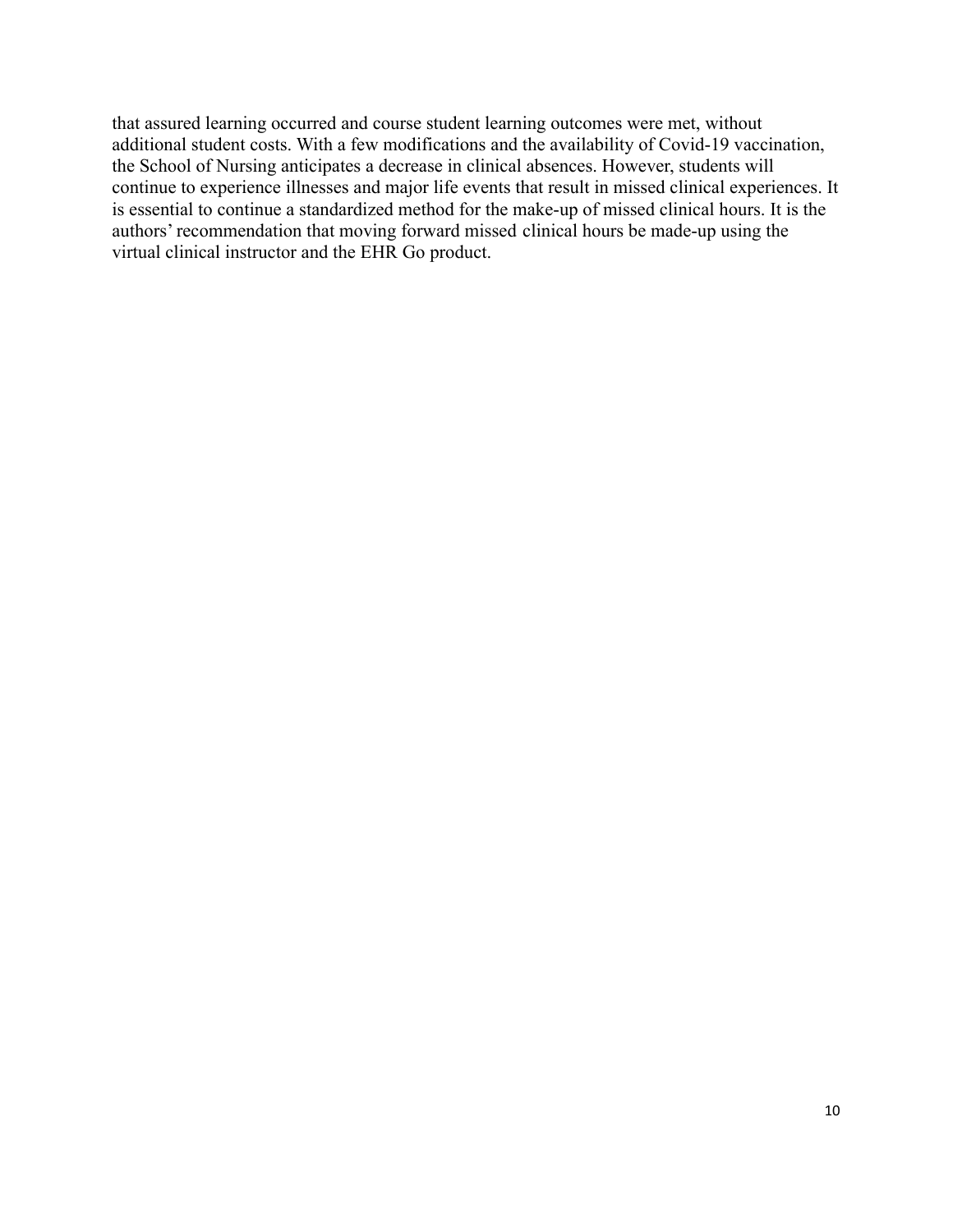### References

EHR Go. (2021). *Archetype innovations.* Retrieved from

<https://ehrgo.com/archetype-innovations/>

INACSL Standards Committee (2016, December). *INACSL standards of best practice:*

*SimulationSM debriefing. clinical simulation in nursing,* 12(S), S21-S25.

http://dx.doi.org/10.1016/j.ecns.2016.09.008.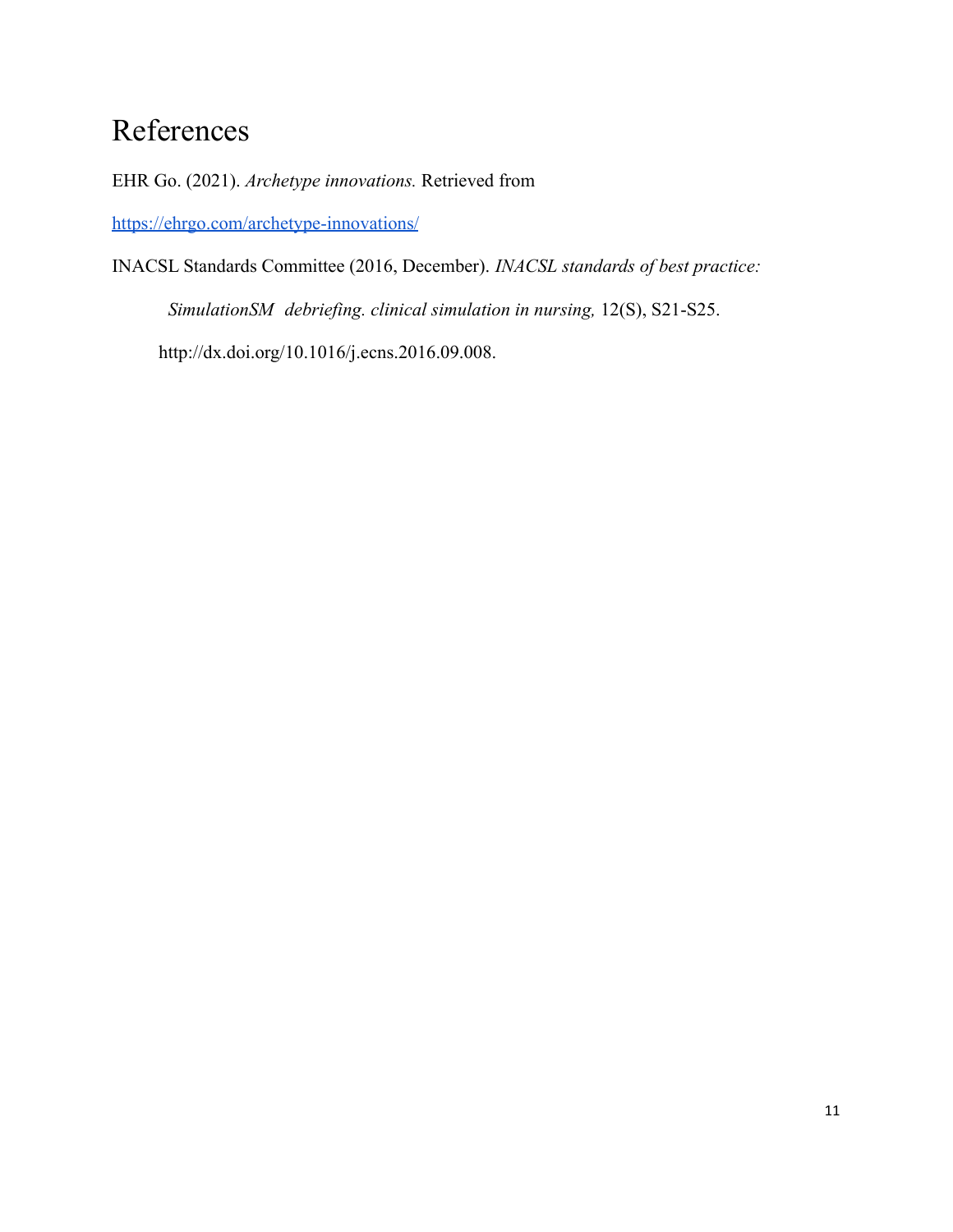# Appendices

### Appendix A

My interaction with the virtual instructor was 55 responses



### Appendix B

I recommend continuing to use this method to make up missed clinical if in person options are not available

55 responses

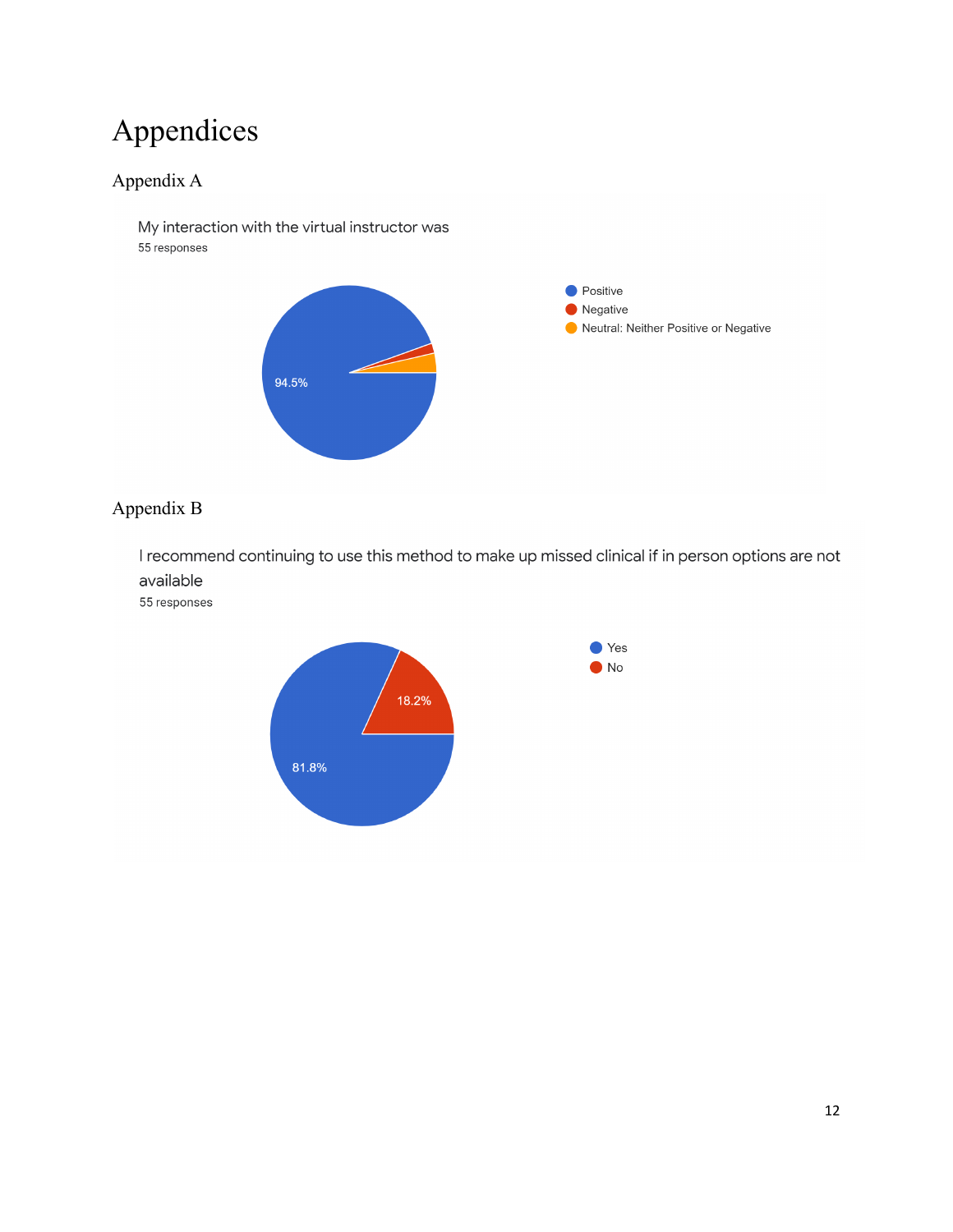### Appendix C

I would recommend continuing to use EHRGo 55 responses



### Appendix D:

#### Use of the EHR Go product was  $1 = e$ asy -  $5 =$  difficult



#### Use of the EHRGo product was 55 responses